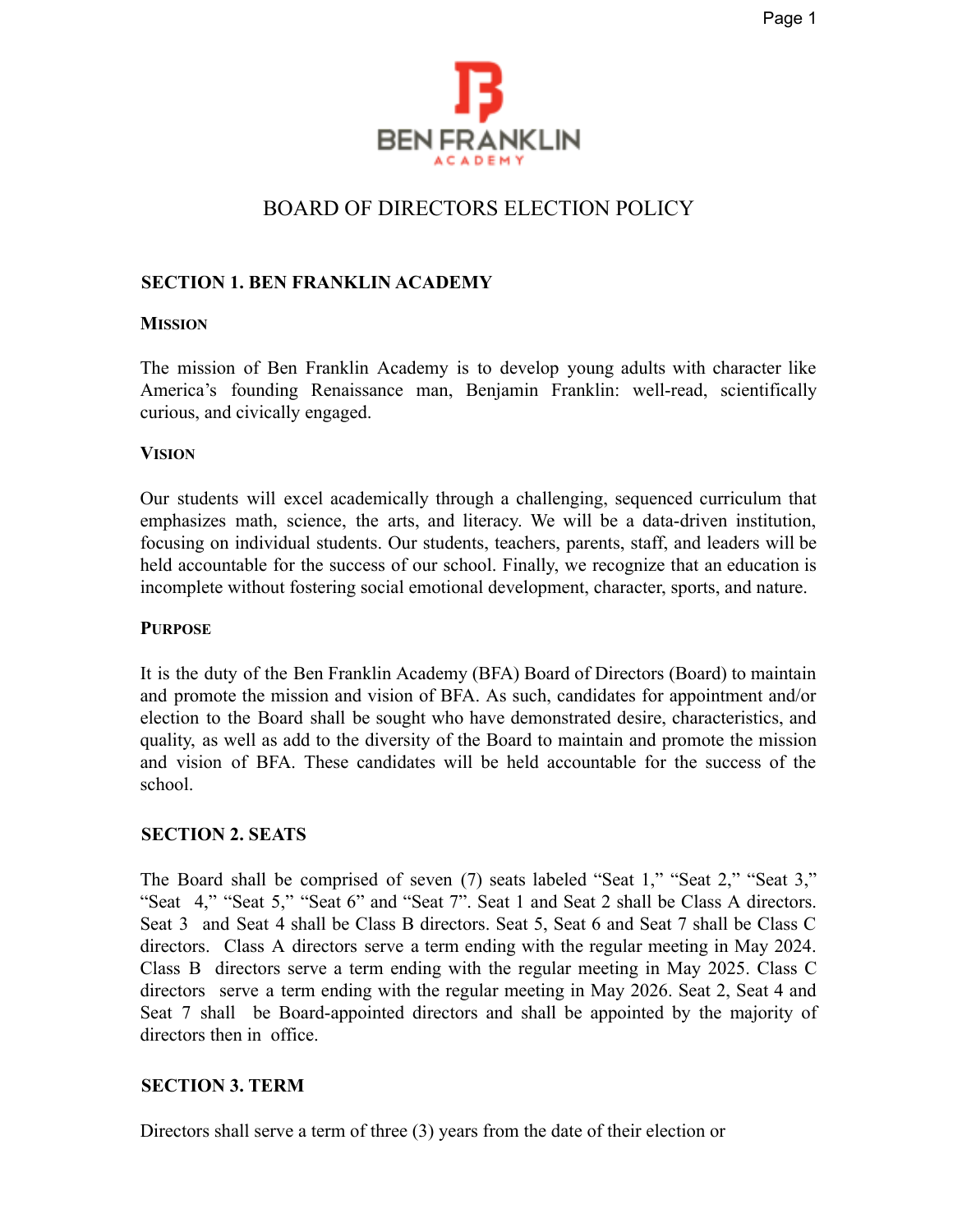appointment. If a director is appointed to fill a vacancy, they will serve the remainder of that term in that class, or until their successors are seated. A full three-year term shall be considered to have been served upon the passage of three (3) annual elections. Directors can be removed in the manner provided by the Colorado Revised Nonprofit Corporation Act.

### **SECTION 4. ELECTION ARRANGEMENTS**

The Board shall announce the Board seats up for appointment/election to the BFA community no later than the last day of February ("the February Communication"). Candidates for the seats to be filled by election must be nominated in writing to the Board prior to the regular March Board meeting. Candidates will be contacted by the Board to accept or decline the nomination and with instructions to complete a preliminary questionnaire prior to the March Board meeting. The Board shall distribute information about each candidate to all eligible voters at least one week before the regular March Board meeting ("the March Communication"). Candidates are expected to participate in a question and answer session the evening of the regular March Board meeting.

A Board Director, not running for reelection, shall be responsible for all election arrangements and shall follow the procedures dictated herein.

## **A. Notice**

In the February Communication, the Board shall notify individuals in the School Voting Group of the date of the next Board election, the term of the Board seats open, the number of seats open, the eligibility requirements for candidates, the proxy voting procedures (if any), the nomination procedure, the application procedure, the deadlines for any voting related procedures, the means for voting, and any other voting procedures.

In the March Communication, the Board shall notify the School Voting Group of the eligible candidates for each seat, provide a means for the School Voting Group to vote, and specify any voting requirements. Whenever notice to eligible voters is given, such notice shall be sufficient if given by BFA's normal means of communicating with parents, and BFA shall have no obligation to notify separately eligible voters who, through no action of BFA, lack access to or fail to receive such communications.

### **B. Elections**

Seat 1, Seat 3, Seat 5 and Seat 6 shall be elected by the School Voting Group. Elections shall be completed prior to the regular Board meeting held each April to enable an announcement at the April meeting. The candidate(s) receiving the most votes will fill the available elected seat(s) on BFA's Board.

In the event that there is only one candidate nominated for a seat, the ballot shall include a "None of the Above" voting option. The candidate must receive a simple majority of the votes cast by the Parent Voting Group. In the event that any candidate does not receive a simple majority of the votes cast, then the nomination and election process will begin again.